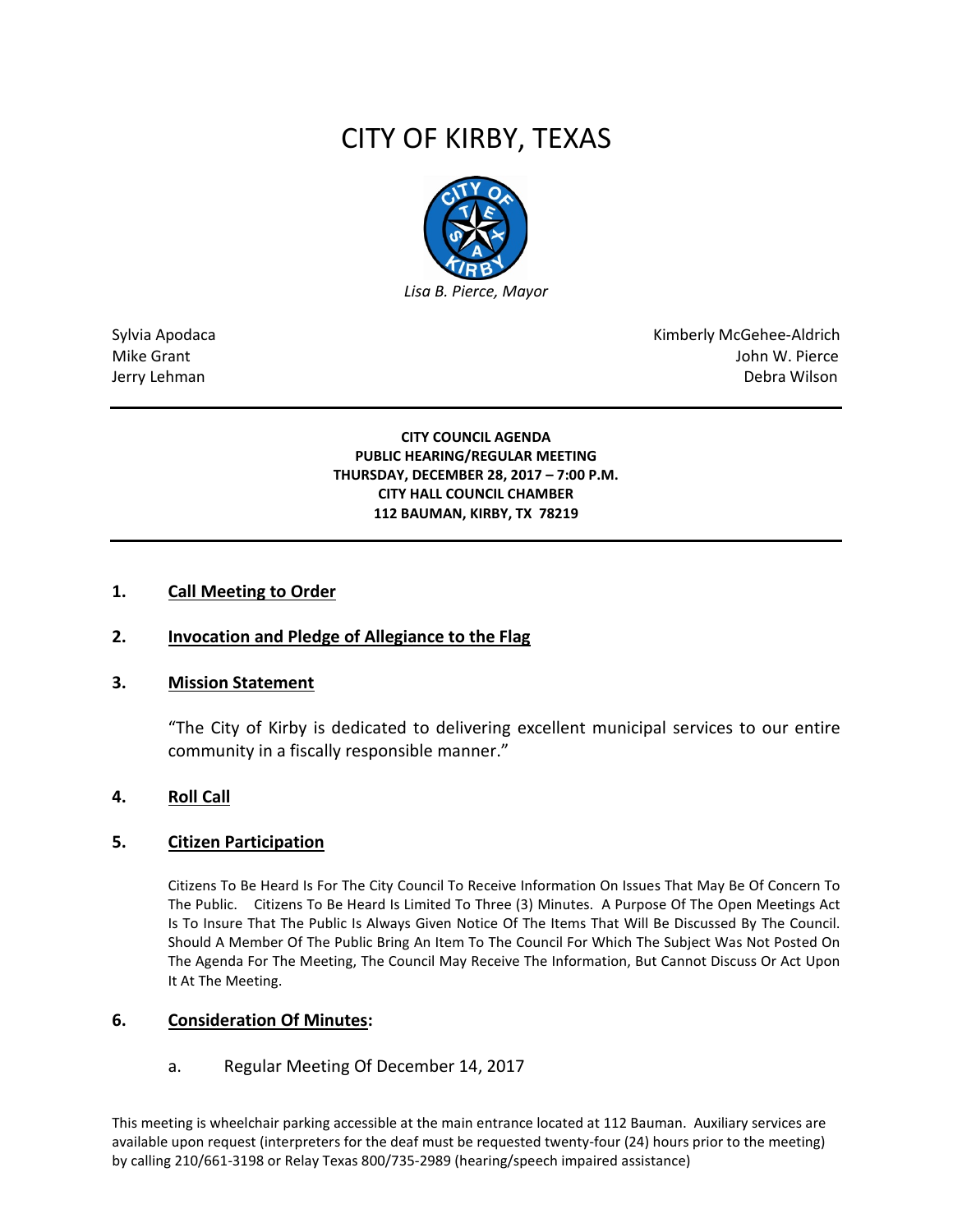## **7. Presentations**

- a. Introduction Of New Employees
- b. 2018 Fiesta Medal Project
- c. Blue Santa Program

## **8. Public Hearings**

- a. A Variance Request To The Zoning Ordinance Section 153.020 (B)(4) "C-2" Commercial District - To Allow The Existing Carport Built Within The Twenty-Five Foot (25') Front Yard Setback; And, Section 153.053 Property And Setback Lines - To Allow The Existing Enclosure Of The Carport To Remain; Located At CB 5941 BLK 5 Lot 51; Otherwise Known As 4807 Gibbs Sprawl Road, City Of Kirby, Bexar County, Texas.
- b. A Variance Request To The Zoning Ordinance Section 153.090 Protection Of Existing Trees – To Allow Removal Of One Elm Tree And A Variance To The Sign Ordinance Section 154.06 (C)(2)(a) Sign Surface Area Limits - To Allow 134 Square Feet Of Maximum Face Area; And, Section 154.06 (D)(2) Height Of Signs - To Allow A Pole Sign With The Height Of Thirty-five (35') Feet; Located At CB 5865 LOT 1; Otherwise Known As 5565 FM 78, City Of Kirby, Bexar County, Texas.
- c. A Request To Replat And Establish A 2.158 Acre Tract Of Land, Situated In The City Of Kirby, Texas, And Being A Portion Of The Previously Platted Lots 1-2, 5, And 7-9 Of The Brehm And Weyel Subdivision Of Record In Volume 2222 Page 76 Of The Deed And Plat Records Of Bexar County, Texas, Now Being Known As The Following Parcels Of Land; The Remaining Portion Of The North 75 Feet Of Lot 5 As Conveyed To Robert A. Mayle Of Record In Volume 8708 Page 729, All Of A Called 0.868 Acre Tract Of Land As Conveyed To Robert A. Mayle And Vincent Aquino Of Record In Volume 3655 Page 643, All Of A Called 1.04 Acre Tract Of Land As Conveyed To Alfred Kelso, Jr., Et Us, Of Record In Volume 6976 Page 1190 And All Of A Called 0.230 Acre Tract Of Land As Conveyed To Marco De La Torre Of Record In Volume 5696 Page 1208, Commonly Known As 5565 FM 78, Kirby, TX, All Of The Official Public Records Of Bexar County, Texas

## **9. Discussion And Possible Action**

a. Discussion And Possible Action On A Variance Request To The Zoning Ordinance - Section 153.020 (B)(4) "C-2" Commercial District - To Allow The Existing Carport Built Within The Twenty-Five Foot (25') Front Yard Setback; And, Section

This meeting is wheelchair parking accessible at the main entrance located at 112 Bauman. Auxiliary services are available upon request (interpreters for the deaf must be requested twenty-four (24) hours prior to the meeting) by calling 210/661-3198 or Relay Texas 800/735-2989 (hearing/speech impaired assistance)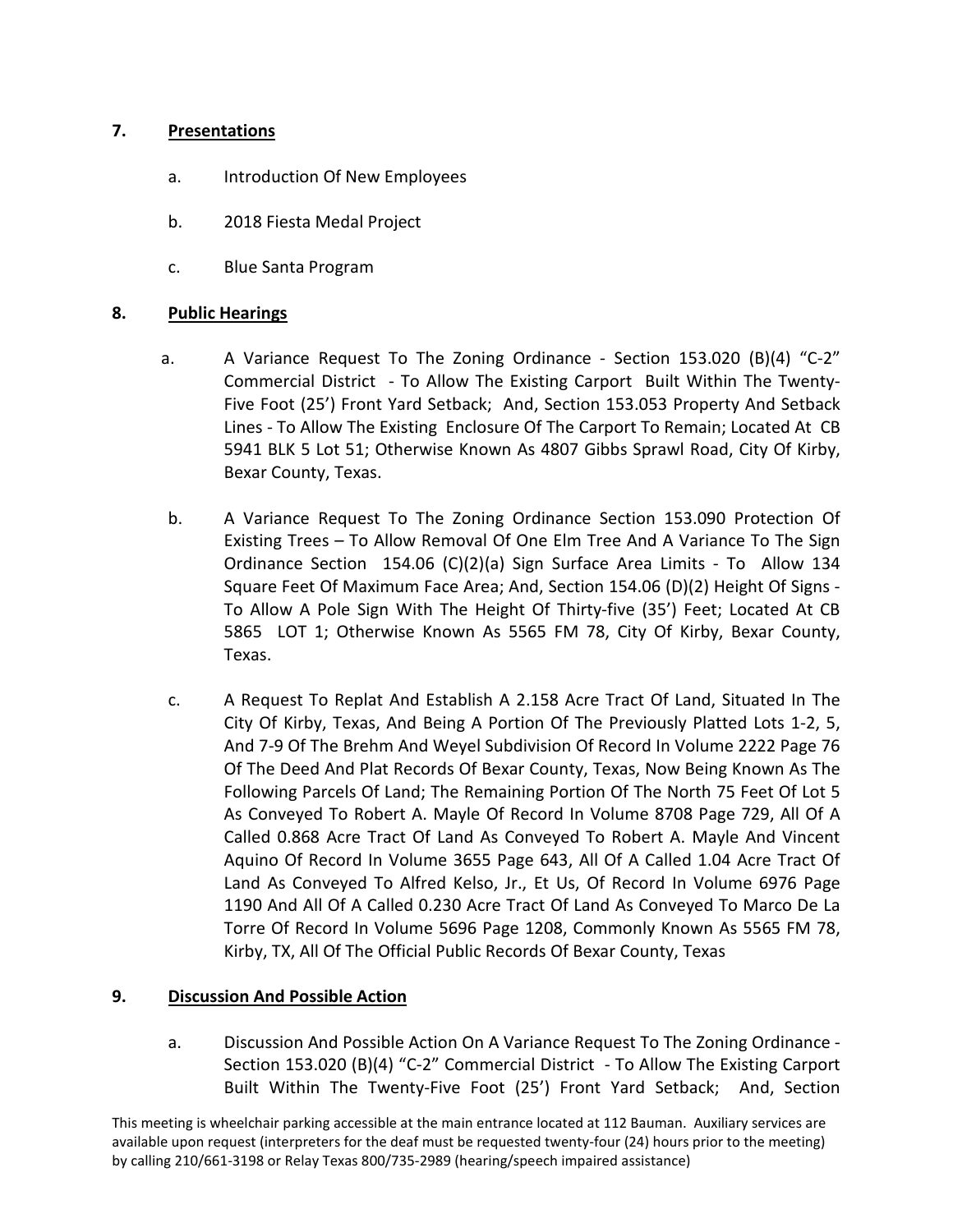153.053 Property And Setback Lines - To Allow The Existing Enclosure Of The Carport To Remain; Located At CB 5941 BLK 5 Lot 51; Otherwise Known As 4807 Gibbs Sprawl Road, City Of Kirby, Bexar County, Texas.

- b. Discussion And Possible Action On A Variance Request To The Zoning Ordinance Section 153.090 Protection Of Existing Trees – To Allow Removal Of One Elm Tree And A Variance To The Sign Ordinance Section 154.06 (C)(2)(a) Sign Surface Area Limits - To Allow 134 Square Feet Of Maximum Face Area; And, Section 154.06 (D)(2) Height Of Signs - To Allow A Pole Sign With The Height Of Thirtyfive (35') Feet; Located At CB 5865 LOT 1; Otherwise Known As 5565 FM 78, City Of Kirby, Bexar County, Texas.
- c. Discussion And Possible Action On A Request To Replat And Establish A 2.158 Acre Tract Of Land, Situated In The City Of Kirby, Texas, And Being A Portion Of The Previously Platted Lots 1-2, 5, And 7-9 Of The Brehm And Weyel Subdivision Of Record In Volume 2222 Page 76 Of The Deed And Plat Records Of Bexar County, Texas, Now Being Known As The Following Parcels Of Land; The Remaining Portion Of The North 75 Feet Of Lot 5 As Conveyed To Robert A. Mayle Of Record In Volume 8708 Page 729, All Of A Called 0.868 Acre Tract Of Land As Conveyed To Robert A. Mayle And Vincent Aquino Of Record In Volume 3655 Page 643, All Of A Called 1.04 Acre Tract Of Land As Conveyed To Alfred Kelso, Jr., Et Us, Of Record In Volume 6976 Page 1190 And All Of A Called 0.230 Acre Tract Of Land As Conveyed To Marco De La Torre Of Record In Volume 5696 Page 1208, Commonly Known As 5565 FM 78, Kirby, TX, All Of The Official Public Records Of Bexar County, Texas
- d. Discussion And Possible Action On The Procedure For A Potential Street Maintenance And Reconstruction Bond Election In 2018
- e. Discussion And Possible Action On Ordinance No. O-2017-828 Repealing Chapter 71 – Stopping, Standing, And Parking And Adopting A New Chapter 71 – Stopping, Standing, And Parking. This Is The Second Reading.
- f. Discussion And Possible Action On Ordinance No. O-2017-829 Adopting Chapter 56 Of The Code Of Ordinances Of The City Of Kirby, Texas For Public Right-Of-Way Management; Regulating The Physical Use, Occupancy And Maintenance Of City Rights-Of-Way By Wireless Network Providers; Describing The Purpose; Providing Definitions; Providing City Procedures For Applications For Permits; Establishing Time Periods For Approval Of Permit Applications; Providing Application Fees And Annual Public Right-Of-Way Rental Rates; Providing Restrictions On Placement Of Network Nodes And Node Support Poles In Municipal Parks And Residential Districts; Adopting A City Design Manual And Requiring Compliance With The City Design Manual And Applicable Codes For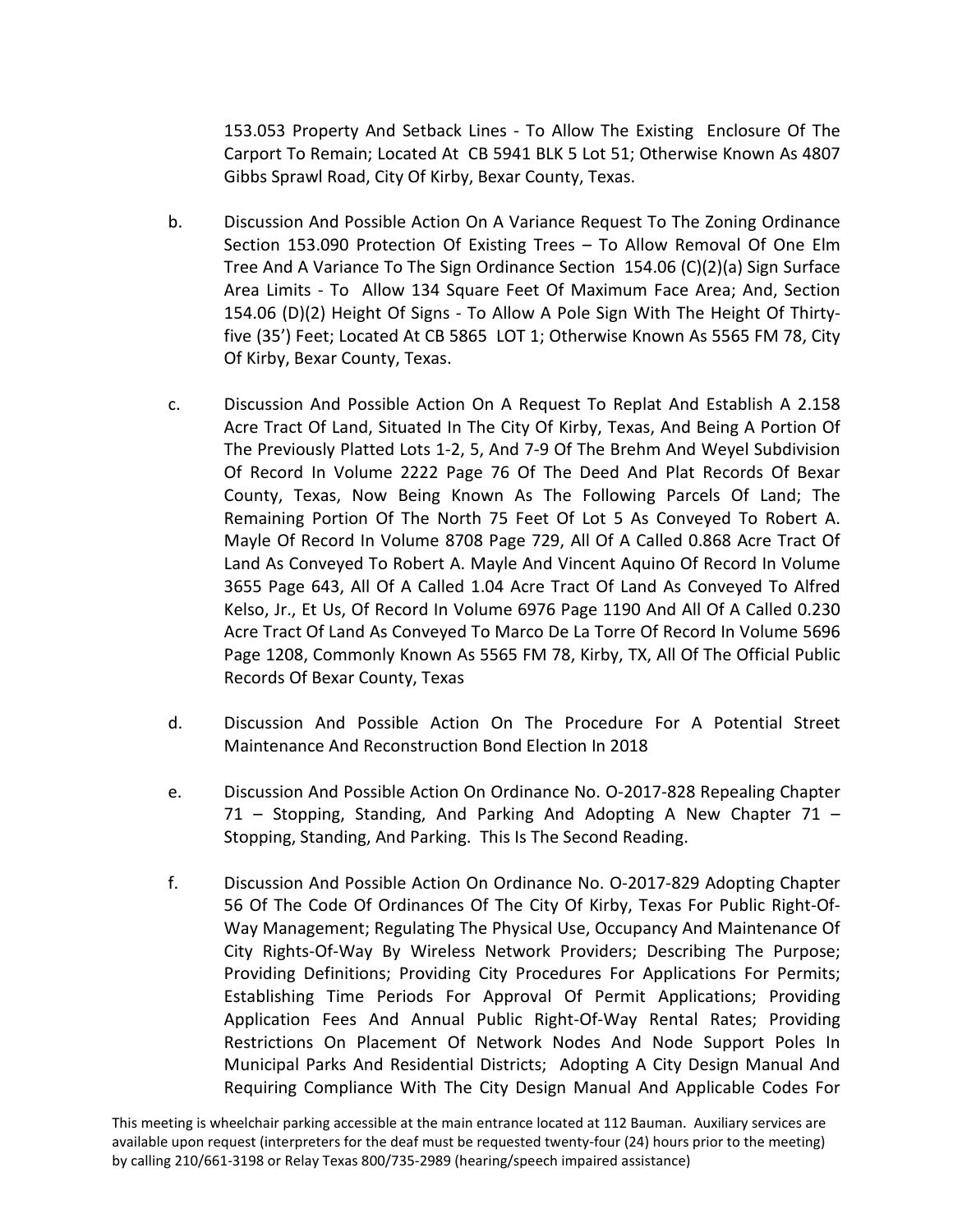The Installation Of Network Node And Node Support Poles Pursuant To Chapter 284 Of The Texas Local Government Code; And Providing An Effective Date**.** This Is The First Reading.

- g. Discussion And Possible Action To Appoint A Member To The Planning And Zoning Commission
- h. Discussion And Possible Action To Enter Into An Agreement For Towing Services
- i. Discussion And Possible Action On A Change Order For Pageland/Theodore Reconstruction Project
- j. Discussion And Possible Action To Appoint Member(s) To The Kirby Senior Center Board
- k. Status Update, And Requests From The Economic Development Committee
- l. Discussion And Possible Action On Existing Ordinance No. O-2012-727 Establishing A Procedure for Certain Underground Utility Construction Within The City Of Kirby, Texas And Providing Penalties For Violations Thereof
- m. Discussion And Possible Action On Progress Of Construction Activity On 2017 Water Mains Replacement Project

## **10. Requests and Announcements**

a. Requests By Mayor And Council Members For Items To Be Placed On Future City Council Agendas And Announcements On City Events/Community Interests

## **11. Adjournment**

 Monique Vernon City Manager

\_\_\_\_\_\_\_\_\_\_\_\_\_\_\_\_\_\_\_\_\_\_\_\_\_\_\_

Patty Cox, TRMC City Secretary

\_\_\_\_\_\_\_\_\_\_\_\_\_\_\_\_\_\_\_\_\_\_